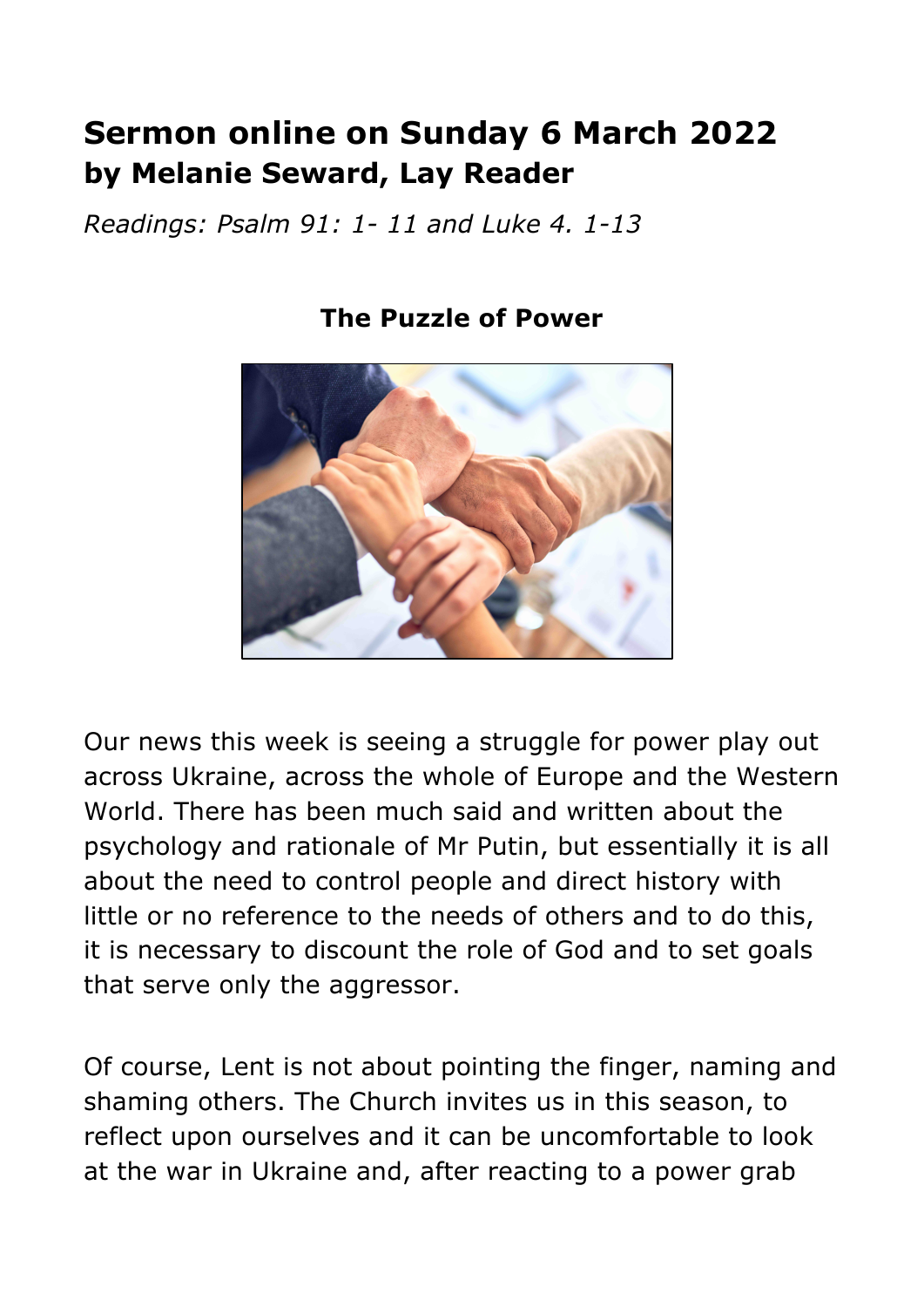that results in so much death and suffering, reflect upon the nature of power closer to home. We note that our own country has not always been honourable in its dealings with other peoples and countries, and we are called to contemplate our own use of power.

The temptation of Jesus is all about a choice between taking one of two roads; the road that is God-centred or the one that centres on the self - some of us might use the words evil, the Devil, Lucifer or Satan that are to be found in the various translations of the text. For now, let's not discuss whether the devil is a person of substance but note that evil has been defined as the absence of God and the temptations are all about not taking any account of God.

The first temptation is about misusing power: 'If you are the Son of God, command this stone to become a loaf of bread.' Prove to me who you are by performing a miracle on my command. Note not on God's command, not because of need or out of compassion - but show you can and will do it because you care what I think more than what God thinks.

The second temptation is to bow down and worship a power other than God. If you do this then you can have all the world to do with as you wish and, as Son of God, not be beholden to the will of God the father in heaven. In other words, forget your ministry on earth – let's take a short cut to another kind of Glory - world domination.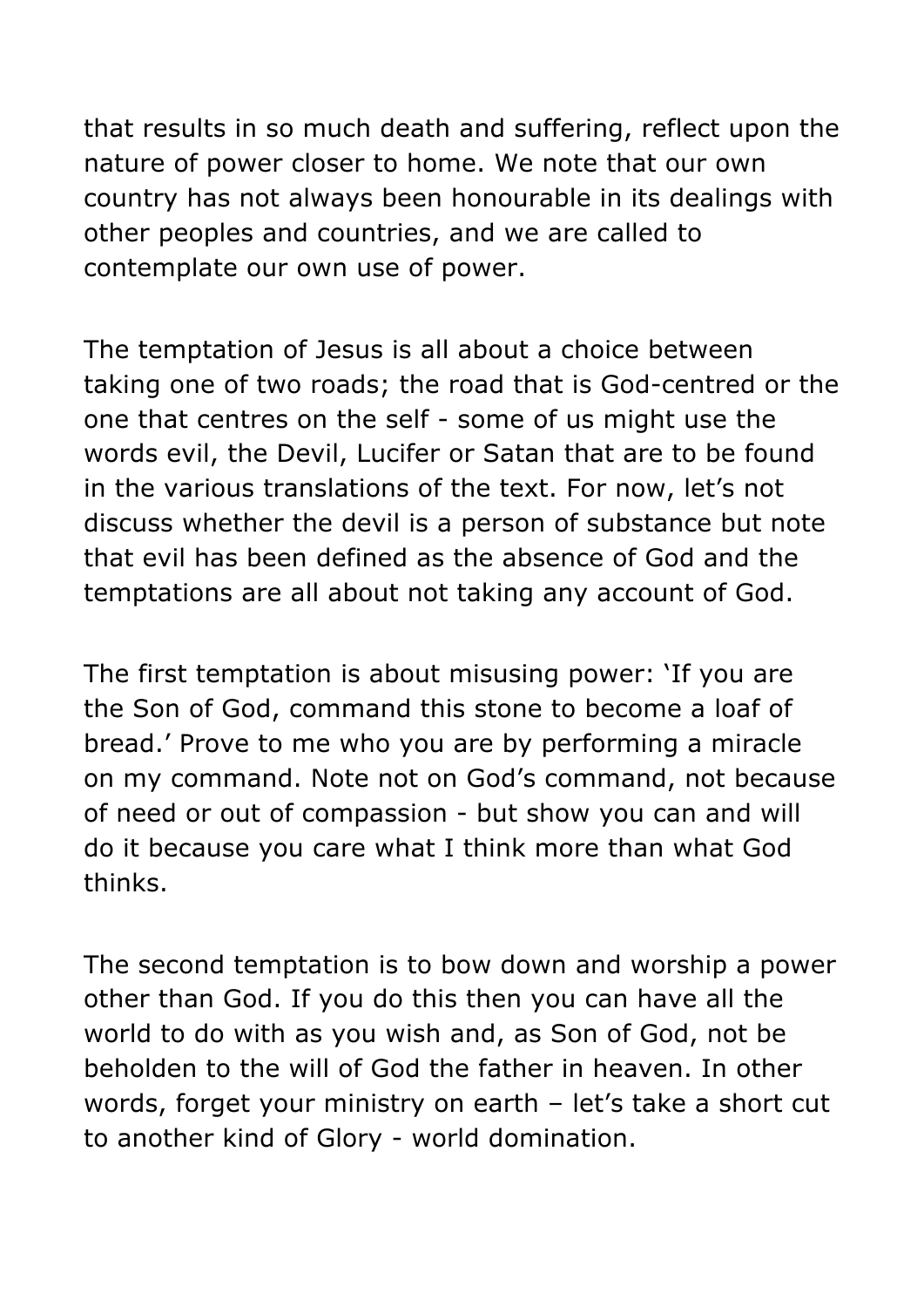The focus for the third temptation is the pinnacle of the temple in Jerusalem - the seat of Jewish religious and political power: 'If you are the Son of God, throw yourself down from here'… for scripture says God's angels will bear you up. The words of Psalm 91 are taken and twisted to serve evil. If you are the Son of God, test God and you will see that you can use God for whatever you like.

For Luke, the writer of the Gospel, Jesus is the Son of God whose identity has already been confirmed by Mary, Elizabeth, Simeon, Anna, John the Baptist, and the genealogy in Luke 3. He doesn't need to prove it to any one and it is because he is the Son of God that his will, will be one and the same with God the Father. His choice will always to be spirit led. It is the spirit that leads him into the Wilderness, and it is God's word that provides the answers in his time of temptation.

These temptations of Jesus are all to do with his identity as the Son of God, but take away that framework and we are left with the same temptations faced by every human being. Asking God for what we want, embracing the ideas of forgiveness and life everlasting but putting aside the daily walk with God, utilising faith as serving our lives rather than giving back to God and serving others - working to his praise and glory.

For us all, there is a daily choice (perhaps sub-divided into hours, minutes and moments), when we must choose which way to travel – to be dependent upon God or depend on the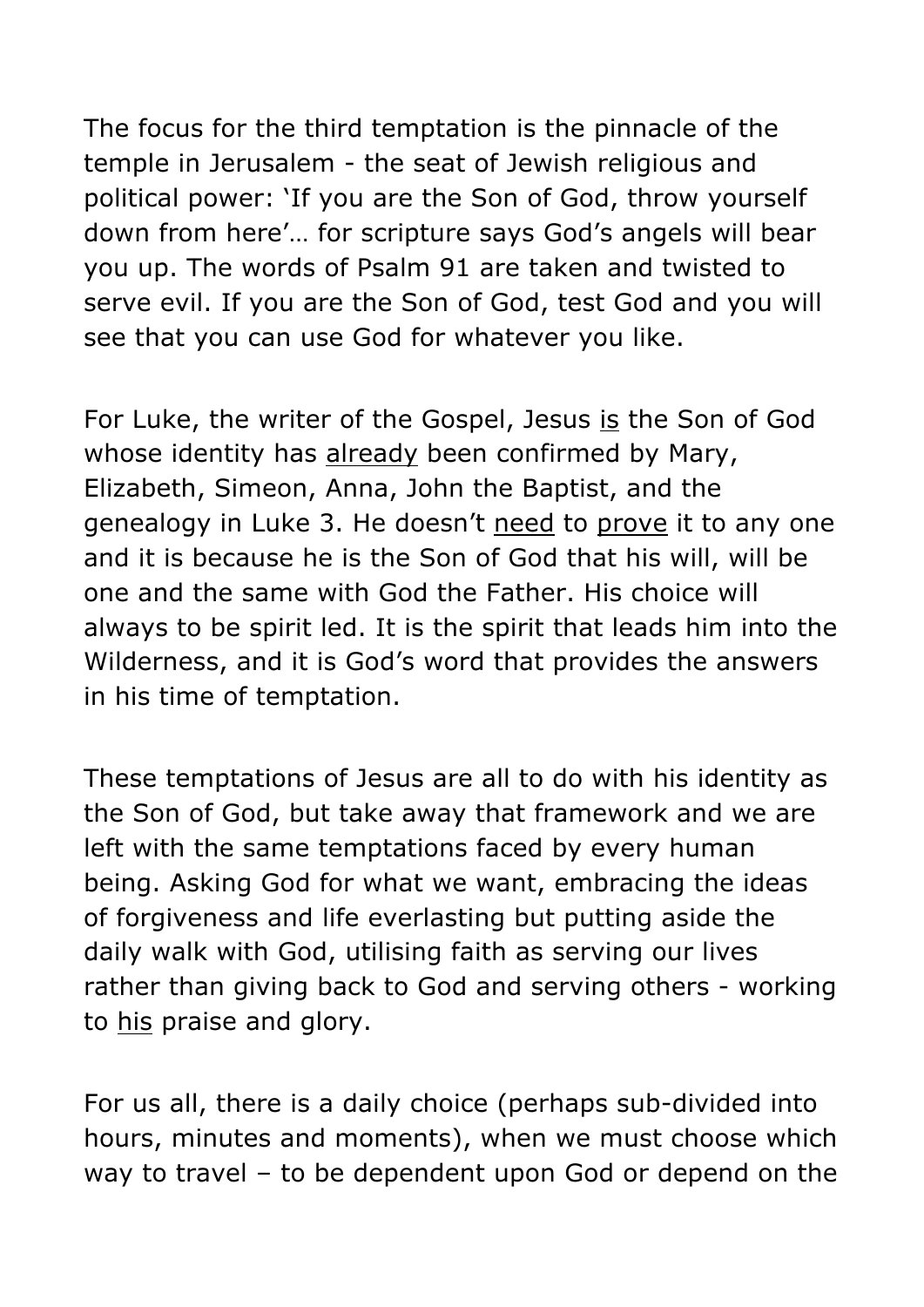self, for our identity and glory. And… because we are human we are going to sometimes fall for those temptations. That doesn't mean a person is not a Christian. Rather it means that being a Christian is all about recognising weakness and turning back to God; in doing so we turn away from the self and free ourselves to serve others in his name.

There are times in the Gospels when Jesus does take a stand for what is right yet, when he calls a spade a spade, yet most of his time seems to be spent explaining rather than dictating; a great deal of time he is healing rather than confronting. Jesus speaks for the vulnerable and marginalised, shares our human vulnerability and ultimate fragility in dying on the cross. In the end his Glory is dependent on forsaking the use of earthly power.

The curious thing about earthly power is that very nearly everyone can exercise it over someone else and yet we can all be crushed by the power of someone else or even by the power of our own self-seeking. We all need to recognise whatever power we have, whether it be over situations or relationships, whether it be financial or emotional, stems from shared or primary responsibility. The biblical texts remind us that power is always to be exercised within the understanding that we are all under God's dominion.

The Wilderness is not only a place of the temptations of our own desire and power. We see in Jesus that it is a time of calling out to God, turning to his Word and seeking spiritual